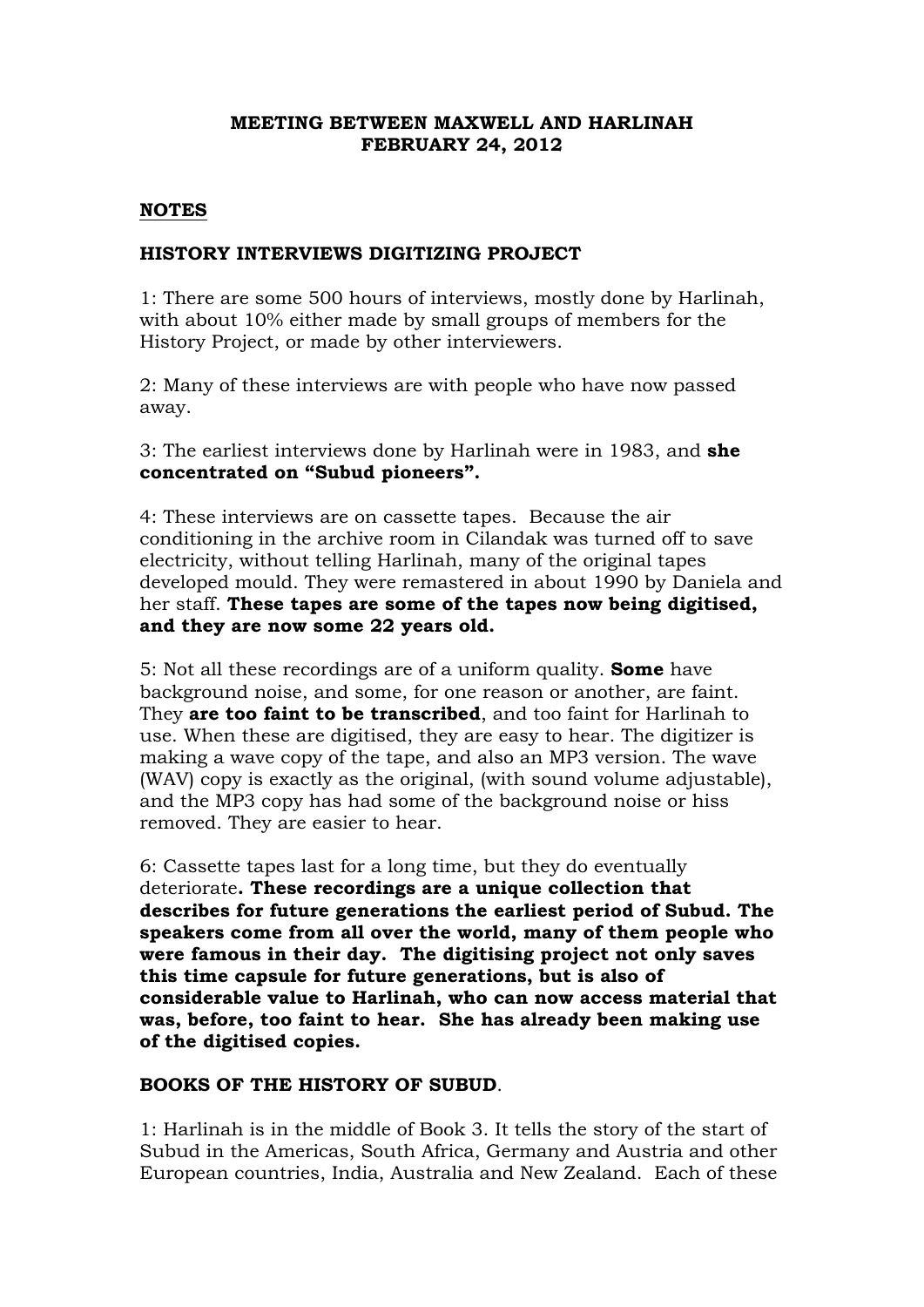countries has different source material. The work in bringing this book together is far greater than for the two previous books combined.

2: After having started work on Book 3, Harlinah stopped to produce the second edition of Book 1. At Ascot in 2007, Harlinah with ISC decided that a second edition should be prepared by her as it was thought, at that time, that the second printing of Book 1 was nearly out of print. Subsequently some more were discovered. When Harlinah met with ISC she was under the impression that a disk of this book existed in the archives.

When she returned to Australia, Amalijah gave her this disk, but it was quickly apparent that it was not a true copy. It appeared to be a secretary's copy, with typing errors throughout, and someone had then changed all the Indonesian Muslim terms into Arabic in the text. They had also "corrected" dates, ignoring the fact that dates based on Muslim Feast days must allow for the day to start at sunset, not at midnight. So now all these dates were wrong. Furthermore, there were alterations to the text in at least two different styles, which did not fit in with the original.

It took Harlinah just over a year to work through the whole text checking it line by line with the original, and correcting it and then entering the small amount of additional material.

Then another problem emerged. The text for all quotations used in this book came from the original formal translations, and the Indonesian text used was from the original Indonesian transcriptions. Both transcriptions and translations have, of course, now been redone by Sharif and Tuti. It seemed best to use the revised text in the second edition of Book 1. Harlinah sent Sharif and Tuti the original Indonesian for each extract/quote, and Sharif retranslated, and checked the Indonesian for the first six chapters of HOS Book 1. (There are 16 chapters in that book, as well as the Chapter Notes). Then this work by Sharif dried up. As most of these quotes came from talks given later than the volumes of Bapak's talks now published, Harlinah could not use what clearly would have been an easy solution to this problem.

So what to do? The only thing to do now seemed to be to find similar quotes from talks already in the published Volumes of Bapak's talks. But this is easier said than done, because Bapak tended to talk about very different subjects at different periods in his life. Of course Harlinah wanted the text of the published volumes on disk so that she could use a subject search engine. She now has this for most, but not all, the books, and also the updated Indonesian text.

Working on the second edition of Book 1, stopped work on Book 3, and will do so again while Harlinah is trying to find suitable